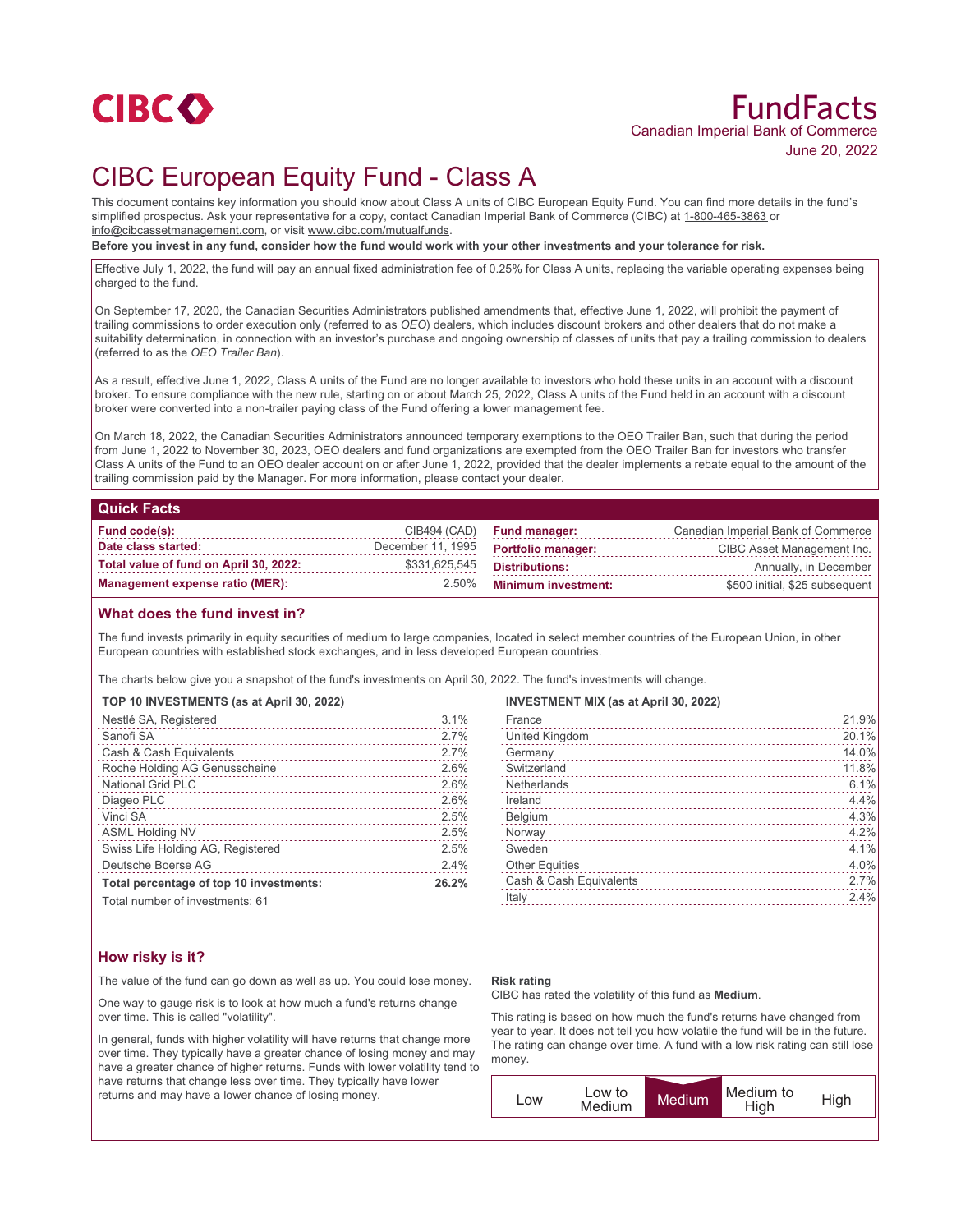# **FundFacts**

For more information about the risk rating, refer to *Investment Risk Classification Methodology* under *Specific Information About Each of the Mutual Funds Described in this Document* in the fund's simplified prospectus. For more information about specific risks that can affect the fund's returns, refer to the simplified prospectus under the section *What are the Risks of Investing in the Fund?* for the fund.

#### **No guarantees**

Like most mutual funds, this fund does not have any guarantees. You may not get back the amount of money you invest.

## **How has the fund performed?**

This section tells you how Class A units of the fund have performed over the past 10 years. Returns are after expenses have been deducted. These expenses reduce the fund's returns.

### **YEAR-BY-YEAR RETURNS**

This chart shows how Class A units of the fund performed in each of the past 10 calendar years. Class A units dropped in value in 3 of the 10 years. The range of returns and change from year to year can help you assess how risky the fund has been in the past. It does not tell you how the fund will perform in the future.



#### **BEST AND WORST 3-MONTH RETURNS**

This table shows the best and worst returns for Class A units of the fund in a 3-month period over the past 10 calendar years. The best and worst 3-month returns could be higher or lower in the future. Consider how much of a loss you could afford to take in a short period of time.

|                     | Return 3 months ending     | If you invested \$1,000 at the beginning of the period |
|---------------------|----------------------------|--------------------------------------------------------|
| <b>Best return</b>  | 18.3%   May 31, 2017       | Your investment would rise to \$1,183                  |
| <b>Worst return</b> | $-14.7\%$   March 31, 2020 | Your investment would drop to \$853                    |

#### **AVERAGE RETURN**

The annual compounded return of Class A units of the fund was 7.4% over the past 10 years. If you had invested \$1,000 in the fund 10 years ago, your investment would be worth \$2,032 as at April 30, 2022.

| Who is this fund for?                                                                                                                  | A word about tax                                                                                                                                                                                                                                                                                                                                                                                                                                                                                  |
|----------------------------------------------------------------------------------------------------------------------------------------|---------------------------------------------------------------------------------------------------------------------------------------------------------------------------------------------------------------------------------------------------------------------------------------------------------------------------------------------------------------------------------------------------------------------------------------------------------------------------------------------------|
| Investors who:<br>• are seeking the capital appreciation potential of European companies;<br>and<br>• are investing for the long term. | In general, you will have to pay income tax on any money you make on a<br>fund. How much you pay depends on the tax laws where you live and<br>whether or not you hold the fund in a registered plan such as a<br>Registered Retirement Savings Plan (RRSP) or a Tax-Free Savings<br>Account (TFSA).<br>Keep in mind that if you hold your fund in a non-registered plan, fund<br>distributions are included in your taxable income, whether you receive<br>them in cash or have them reinvested. |
|                                                                                                                                        |                                                                                                                                                                                                                                                                                                                                                                                                                                                                                                   |

## **How much does it cost?**

The following tables show the fees and expenses you could pay to buy, own, and sell Class A units of the fund. The fees and expenses - including any commissions - can vary among classes of a fund and among funds. Higher commissions can influence representatives to recommend one investment over another. Ask about other funds and investments that may be suitable for you at a lower cost.

### **1. SALES CHARGES**

There are no sales charges payable when you buy, switch, or sell units of the fund through CIBC Securities Inc. or CIBC Investor Services Inc. You may pay sales charges if you purchase units of the fund through another firm.